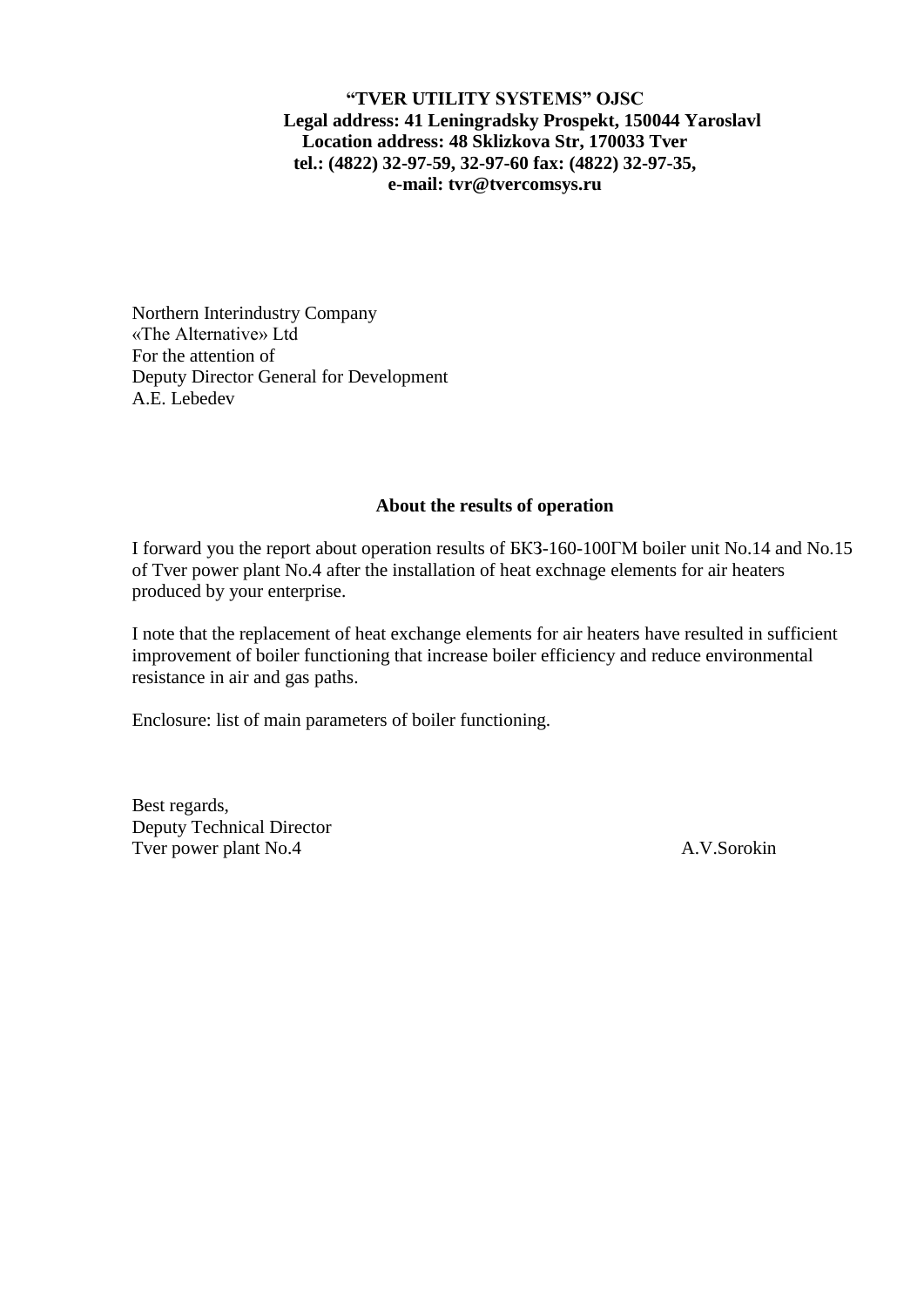## **List of main parameters of boiler functioning (БКЗ-160-100ГМ No.14)**

| No.              | Parameter                                      | Dimension             | Until repair   | After repair with<br>the installation of<br>$CMKA^{\circledR}$ heat<br>exchange<br>elements into<br><b>RAH</b> |
|------------------|------------------------------------------------|-----------------------|----------------|----------------------------------------------------------------------------------------------------------------|
|                  |                                                |                       | November, 2012 | November, 2013                                                                                                 |
| 1.               | Type of $RAH - PBII-54$                        |                       |                |                                                                                                                |
| $\overline{2}$ . | Steam capacity                                 | tons/hour             | 145            | 148                                                                                                            |
| $\overline{3}$ . | Type of fuel                                   | gas/ mazut            | gas            | gas                                                                                                            |
|                  | Fuel consumption                               | $m^3/h$               | 11 900         | 12 000                                                                                                         |
|                  | Calorie content of fuel                        | $kcal/m^3$            | 8012           | 8000                                                                                                           |
| $\overline{4}$ . | Air leakage into furnace                       | $\%$                  | 5              | 5                                                                                                              |
|                  | Coefficient of excess air at<br>furnace outlet |                       | 1.06           | 1.06                                                                                                           |
|                  | Coefficient of excess air before<br><b>RAH</b> |                       | 1.17           | 1.16                                                                                                           |
|                  | Coefficient of excess air after<br><b>RAH</b>  |                       | 1.44           | 1.40                                                                                                           |
| 5.               | Gas temperature at RAH inlet                   | $\rm ^{\circ}C$       | 221            | 228                                                                                                            |
|                  | Air temperature at RAH inlet                   | $\overline{C}$        | 32             | 30                                                                                                             |
|                  | Gas temperature at RAH outlet<br>(flue gas)    | $\overline{C}$        | 109            | 101                                                                                                            |
|                  | Air temperature at RAH outlet                  | $\overline{C}$        | 188            | 191                                                                                                            |
| 6.               | RAH resistance by gas                          | mm of water<br>column | 65             | 64                                                                                                             |
|                  | <b>Calorifer and RAH resistance</b>            | mm of water           | 97             | 95                                                                                                             |
|                  | by air                                         | column                |                |                                                                                                                |
| 7.               | Temperature of flue gases                      | $\rm ^{\circ}C$       | 109            | 101                                                                                                            |
|                  | Heat loss with flue gases                      | $\%$                  | 5.3            | 5.15                                                                                                           |
|                  | Boiler gross efficiency                        | $\overline{\%}$       | 94.1           | 94.5                                                                                                           |

Notes:

- 1. Heat exchange elements before the replacement steel sheet
- 2. Gate of gas-circulating fan is closed

Head of Boiler Workshop V.F.Korotkikh Tver power plant No.4